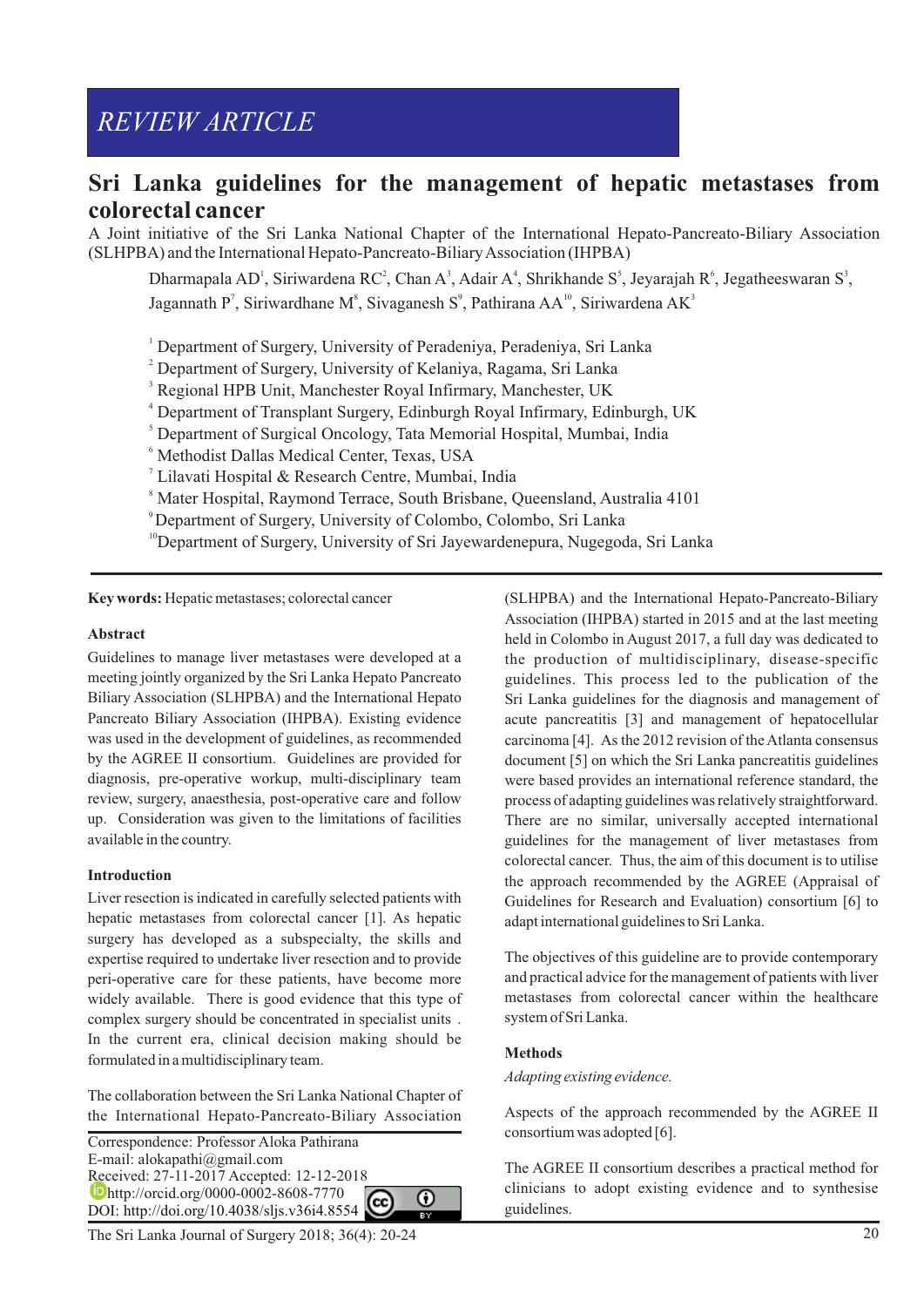This document uses the following domains of the AGREE II guideline:

1.The scope and purpose of the guideline should be clearly defined.

2.The guideline should involve all stakeholder groups: surgeons, oncologists, radiologists and others with a relevant interest.

3.The guideline should be developed systematically.

4.The guideline should be presented clearly.

5.The guideline should be of practical value.

*Guideline development meeting of the SLHPBA/IHPBA global outreach team*

The meeting was attended by surgeons, oncologists, pathologists and radiologists from Sri Lanka. The IHPBA team was composed of surgeons from the United Kingdom, the United States of America, India and Australia. The outline presentation on colorectal liver metastases was given by Dr Arinda Dharmapala.

Subsequently, international guidelines from the United States of America [7], the United Kingdom [8], Europe [9] and Japan [10] were reviewed in detail and a draft discussion document was synthesised by Professor Ajith Siriwardena and has been modified over a series of discussions with all stakeholders and co-authors.

The final guidance is given below.

## **SRI LANKAGUIDELINES**

#### **1. Diagnosis of hepatic metastases**

1.1 Imaging

- Imaging for staging of patients with liver metastases from colorectal cancer should include contrast-enhanced triple-phase computed tomography (CT) of the thorax, abdomen and pelvis.
- Contrast-enhanced magnetic resonance (MR) scanning of the liver provides additional information and is also recommended [11].
- MR imaging should be undertaken at baseline and before chemotherapy, when available.
- 18Fluorodeoxyglucose positron emission scanning (FDG-PET) is not routinely available in Sri Lanka at the time of production of this guideline. A large randomised trial has demonstrated no additional survival benefit from the use of FDG-PET as an additional test and thus FDG-PET is NOT recomm-ended [12].

## 1.2 Blood Tests

ŸBaseline blood tests should include full blood count, coagulation profile, urea and electrolytes and enzymatic

liver function tests.

• CEA (carcino embryonic antigen) level is useful in follow-up and in assessing response to treatment and should be considered if available [13].

#### 1.3 Genetic Testing

• Genetic testing for mutations of the K-ras (Kirsten Rat) Sarcoma virus) gene is not widely available. If available, K-ras mutation testing is useful in assessing whether to prescribe biologic chemotherapy agents aimed at inhibiting the EGFR (Epidermal Growth Factor Receptor) pathway [14]. Patients who carry mutations of K-ras are resistant to EGFR-inhibitor therapy [15].

#### **2. Pre-operative work-up**

2.1 Assessment of cardiac and respiratory fitness for surgery

• In addition to a detailed clinical history and physical examination together with a record of co-morbidities and medication, baseline tests should include a 12-lead electrocardiogram and in those individuals with respiratory disease, pulmonary function tests.

#### 2.2 Pre-operative risk scores

• The revised cardiac risk index or the New York Heart Association Functional Class(NYHA) [16] may provide additional information in pre-operative risk assessment.

## **3. Multidisciplinary team case review**

3.1 Composition

• The multidisciplinary team (MDT) should have represent-ation from all groups involved in the care of patients with metastatic colorectal cancer. The core group should include liver and colorectal surgeons, clinical oncologists, radiologists, pathologists and specialist nurses.

## **4. Surgery**

- 4.1 Treatment goal of liver resection for colorectal hepatic metastases
	- Hepatic resection is the treatment of choice for resectable liver metastases.
	- Complete resection must be feasible based on anatomical grounds and the extent of disease, with maintenance of adequate hepatic function.
- 4.2 liver resection in the presence of extrahepatic metastases
	- Hepatic resection should not generally be undertaken in the presence of extra-hepatic disease. There may be exceptions to this rule: for example, liver surgery may be considered in patients with small volume, stable lung lesion(s) or in those patients with a solitary lung lesion amenable to resection/ablation or external radiotherapy.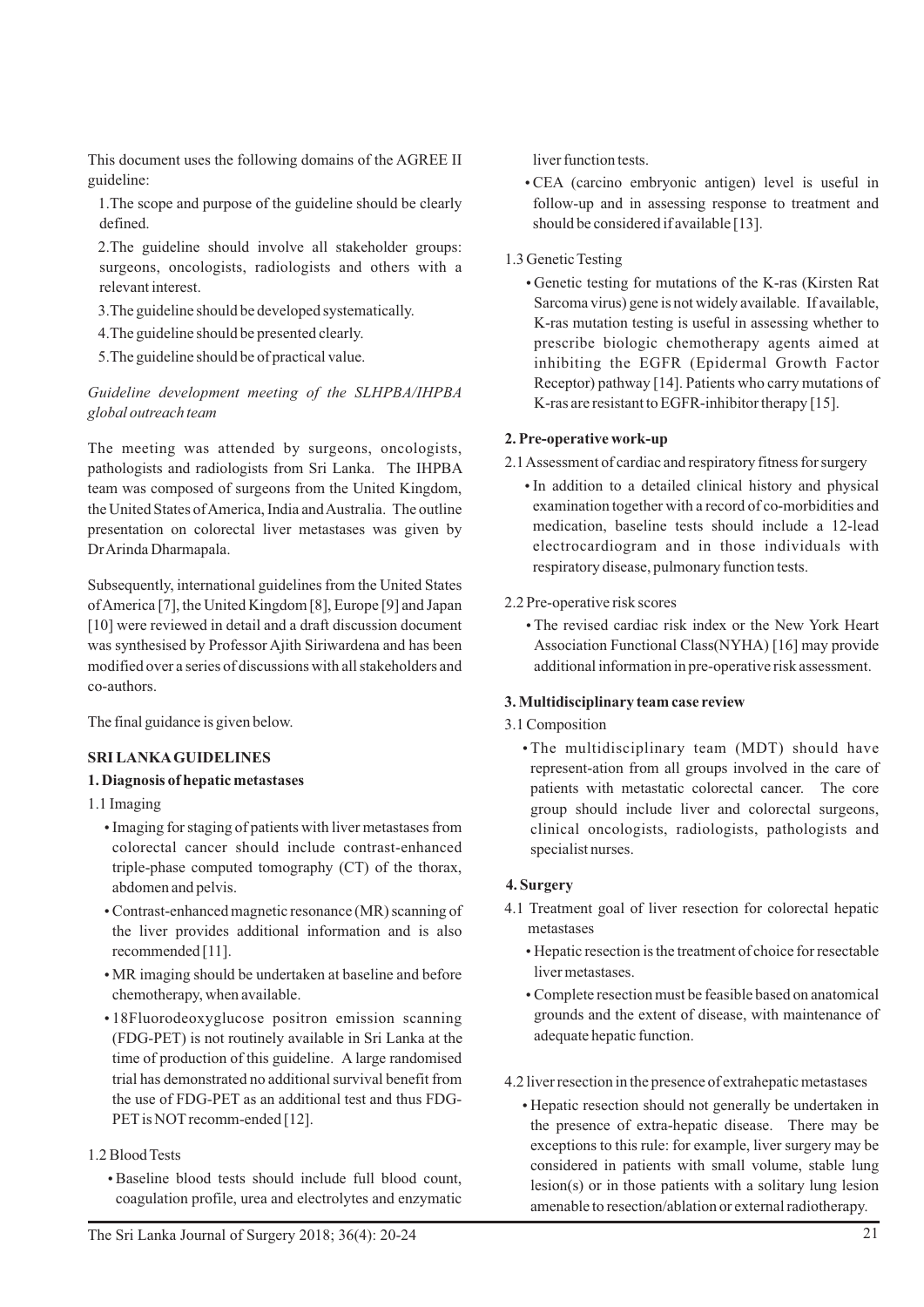- It should be remembered that the evidence-base for surgical resection of lung metastases from colorectal cancer is very limited.
- 4.3 Modern terminology of liver resections
	- Modern terminology for liver resection uses the terminology outlined in the Brisbane consensus conference and illustrated in a subsequent review article [1].
- 4.4 Extent of safe liver resection
	- The principle of safe liver surgery is to ensure adequate inflow, outflow and biliary drainage of the future remnant liver. Thus, a resection of up to 70% of the liver parenchyma in the form of a right trisection-ectomy or left trisectionectomy can be undertaken.
	- The extent of safe resection is reduced by patient factors such as cirrhosis, fatty liver, non-alcoholic fatty liver disease (NAFLD) and increasing age. The extent of safe resection is also reduced by prior chemotherapy. If CT volumetry is available, it should be utilised in resection planning to assess safe future remnant liver.
	- If the future remnant liver (FRL) is likely to be too small, portal vein ligation or percutaneous embolization of the portal vein (PVE) – typically the right portal vein – will produce compensatory hypertrophy of the left lobe. In patients undergoing modification of the FRL, baseline CT and follow-up CT at around 4 to 6 weeks should be undertaken.
- 4.5 Use of prognostic scores to determine whether to offer resection
	- It is accepted that the number of liver metastases does not determine resectability. However, prognostic scores such as that developed by Memorial Sloan-Kettering Hospital indicate that patients with more than 5 liver metastases with the largest being >5 cm in size, and present within 12 months of presentation of the primary, together with a node positive tumour and high CEA have a high risk of early recurrence [17].
- 4.6 Anaesthesia and preparation for liver surgery
	- ŸPatients should have blood cross-matched and available in theatre.
	- Peri-operative analgesia can be provided by epidural catheters although there is recent evidence that wound catheters are also effective [18].
	- Intra-operative monitoring requires invasive arterial display of heart rate and blood pressure.
	- Central venous pressure should be monitored and should be maintained at a low level during liver transection by avoidance of excessive infusion of intravenous fluid.

## 4.7 Liver transection

- It is recommended practice to use intra-operative ultrasonography to confirm the distribution of liver lesions and to confirm that the future remnant liver is disease-free.
- There is a very wide range of liver transection equipment. There is no evidence of superiority for any particular device [19].
- Current evidence suggests that the laparoscopic approach should be offered for patients requiring left lateral sectionectomy [20]. Other resections can be undertaken laparoscopically following the same principles of open liver surgery [21].

4.8 Post-operative care after liver resection.

- Patients should be nursed in a high-dependency unit after surgery with 1:1 nursing care and facilities for inotropic support and non-invasive ventilator support.
- If a surgical drain is used the drain bilirubin should be measured on the 3rd post-operative day.
- The terminology for reporting of complications recommended by the International Study Group for Liver Surgery (ISGLS) should be used [22-24].

## **5. Chemotherapy**

- A detailed discussion of chemotherapy is beyond the scope of these guidelines.
- The EORTC 40983 study showed that in patients with up to four metachronous liver metastases, treatment with pre- and post-operative oxaliplatin produced no improvement in 5-year survival compared to surgical resection alone. However, an increase in progression free survival was noted compared with surgery alone [25].
- This study showed no additional morbidity in patients having liver resection after chemotherapy but it should be emphasised that the amount of pre-operative chemotherapy was relatively limited.
- Current evidence indicates that either an oxaliplatinbased or an irinotecan-based chemotherapy backbone can be utilised as first line care in either the neo-adjuvant or adjuvant setting.
- The New-EPOC trial showed no additional survival benefit from adding cetuximab to these chemotherapy regimens although it is now known that cetuximab is only effective in patients who do not carry mutations of K-ras or B-raf [14].

## **6. Follow-up**

6.1 Surveillance

• Outpatient follow-up (history and examination) every 6 months for 5 years.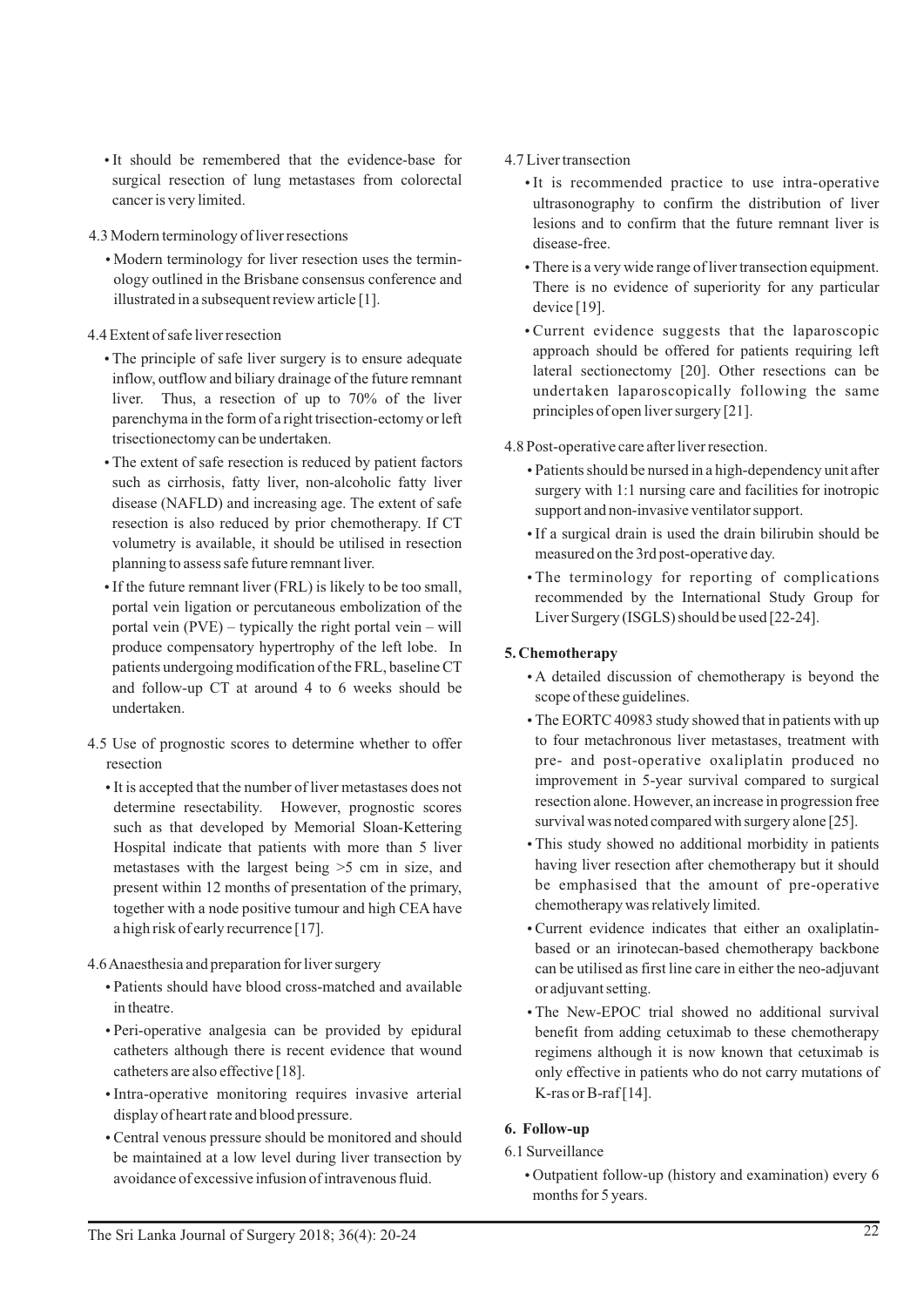- CEA at each outpatient appointment
- CT thorax / abdomen / pelvis every 6 months for 2 years, then annually till 5 years.
- Ensure completion colonoscopy.
- Colonoscopy at 1 year.

#### **7. Newer treatments for colorectal hepatic metastases.**

- 7.1 Associating Liver Partition and Portal Vein Ligation for Staged Hepatectomy (ALPPS)
	- ALPPS is a recognised technique for treatment of hepatic metastases when there is insufficient tumour-free parenchyma to sustain a one-stage resection.
	- Although established and supported by an international registry the recent LIGRO randomized trial of ALPPS versus two-stage hepatectomy showed an 8% mortality associated with ALPPS [26].
	- If ALPPS is to be considered, it is recommended that units join the international ALPPS registry.
	- At the time of writing of these guidelines, ALPPS remains a technique to be viewed with caution and is as yet unestablished in mainstream liver surgical practice.

#### 7.2 Ablation of liver tumours

- Although not strictly a "newer" technique, technical and equipment developments have made ablation a treatment option that may be utilised.
- Ablation involves destruction of liver tumours either by using thermal energy (radiofrequency ablation, microwave ablation) or by using electrical energy to cause cellular destruction (irreversible electroporation - IRE).
- Cryotherapy is no longer utilised for the treatment of colorectal hepatic metastases.
- There is some evidence that ablation can be effective and it may be used in conjunction with resection.
- Advantages of ablation are that it can be used percutaneously. Ablation is currently not a preferred treatment for colorectal hepatic metastases because of the relatively high risk of recurrence.

#### **8. Treatments of no proven benefit for colorectal hepatic metastases**

- 8.1 Selective Internal Radiation Therapy (SIRT)
	- SIRT involves the angiographic delivery of beads or microparticles incorporating the radio-isotope Yttrium-90 to liver tumours.
	- Although initially thought to be promising, the pooled analysis of three world-wide randomised trials has shown no evidence of survival benefit [27].
	- A valid criticism of these studies was the high proportion of patients with extra-hepatic disease who were subjected to SIRT.
- However, even in the subgroup of patients with liverlimited hepatic metastases treated by SIRT there was neither evidence of survival benefit nor a higher conversion to resection.
- SIRT is now regarded as a treatment of no benefit for patients with colorectal hepatic metastases.

#### **9. Planned review of guidelines**

• The SLHPBA/IHPBA will review these guidelines in 5 years.

All authors disclose no conflict of interest. The study was conducted in accordance with the ethical standards of the relevant institutional or national ethics committee and the Helsinki Declaration of 1975, as revised in 2000.

#### **References**

- 1. Siriwardena AK, Mason JM, Mullamitha S, Hancock HC, Jegatheeswaran S. Management of colorectal cancer presenting with synchronous liver metastases. Nat Rev Clin Oncol 2014; 11:446-459.
	- https://doi.org/10.1038/nrclinonc.2014.90
- 2. Dimick JB, Cowan JA, Jr., Knol JA, Upchurch GR, Jr. Hepatic resection in the United States: indications, outcomes, and hospital procedural volumes from a nationally representative database. Arch Surg. 2003;138(2):185-91. http://doi.org/10.1001/archsurg.138.2.185
- 3. Sivaganesh S, Siriwardena A, Pathirana A. SLHPBA guidelines on the management of acute pancreatitis – a consensus document. Sri Lanka Journal of Surgery. 2017; 35:29-33. http://doi.org/10.4038/sljs.v35i4.8436
- 4. Siriwardena RC, Pathirana AA, Siriwardana AK, Espat NJ, Adair A. SLHPBA Guidelines for the management of hepatocellular carcinoma in Sri Lanka – consensus statement. Sri Lanka Journal of Surgery 2018;36(1): 31-33. http://doi.org/10.4038/sljs.v36i1.8478
- 5. Banks PA, Bollen TL, Dervenis C, Gooszen HG, Johnson CD, Sarr MG, et al. Classification of acute pancreatitis--2012: revision of the Atlanta classification and definitions by international consensus. Gut. 2013; 62:102-111. http://doi.org/10.1136/gutjnl-2012-302779
- 6. Brouwers MC, Kho ME, Browman GP, Burgers JS, Cluzeau F, Feder G, et al. AGREE II: advancing guideline development, reporting and evaluation in health care. CMAJ. 2010;182: E839- 42.https://doi.org/10.1503/cmaj.090449
- 7. National Comprehensive Cancer Network. Clinical practice guidelines in oncology. Colon Cancer. Version 3.2018. https://www.nccn.org/professionals/physician\_gls/pdf/colon.pdf
- 8. National Institute for Health and Care Excellence. Colorectal cancer diagnosis and management. November 201. https://www.nice.org.uk/guidance/cg131
- 9. Van Cutsem E, Cervantes A, Adam R, Sobrero A, van Krieken JH, Aderka D et al. ESMO consensus guidelines for the management of patients with metastatic colorectal cancer. Ann Oncol 2016; 27:1386-1422.

https://doi.org/10.1093/annonc/mdw235

10. Watanabe T, Itabashi M, Shimada Y, Tanaka S, Ito Y, Ajioka Y et al. Japanese Society for Cancer of the Colon and Rectum (JSCCR) Guidelines 2014 for treatment of colorectal cancer. Int J Clin Oncol 2015 20:207–239.

http://doi.org/10.1007/s10147-015-0801-z

The Sri Lanka Journal of Surgery 2018; 36(4): 20-24